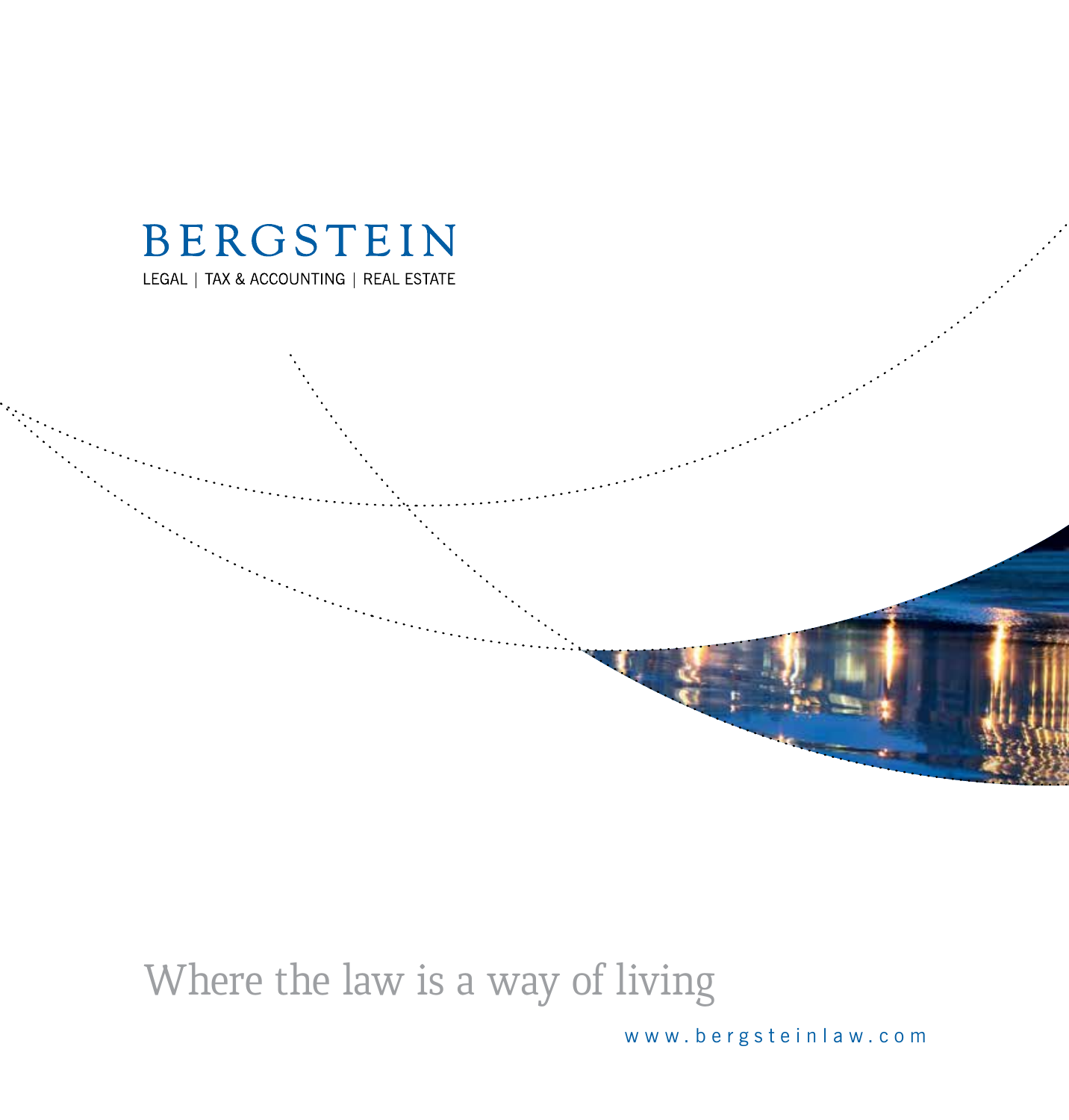# Bergstein<br>in brief

Bergstein is a full-service law firm established in 1957. The firm combines more than 60 years of experience, with the drive and the energy of a young team of lawyers, *escribanos públicos* (*notaire publique*) and accountants, who make the firm.

The structure is large enough to handle large cross-border transactions, yet sufficiently flexible to address each client's special needs.

Professional rankings invariably recognize Bergstein as one of the leading law firms in Uruguay. A high number of international firms, partner with Bergstein to cover their legal support in Uruguay.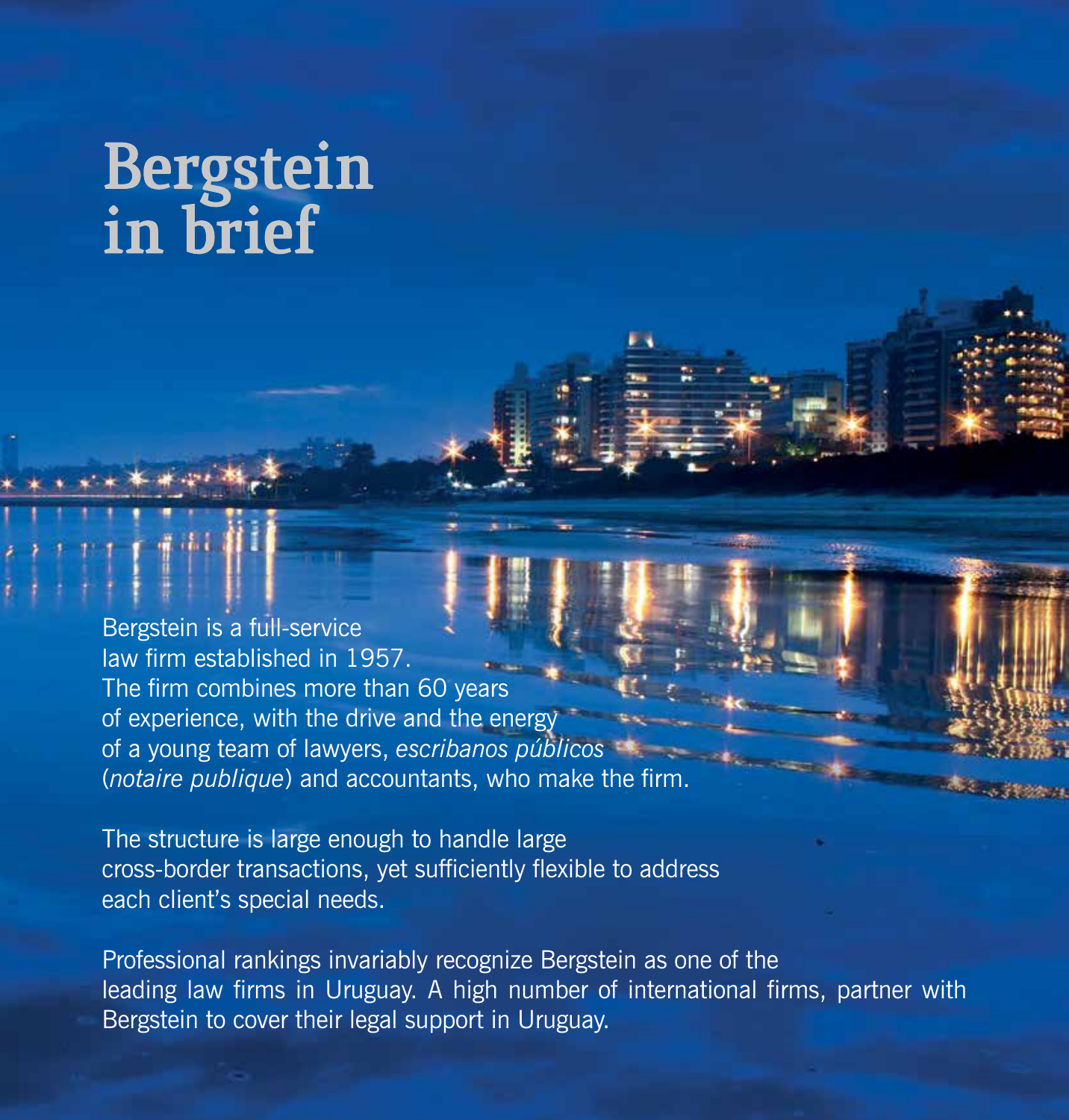#### **Presentation**



- **For the confidence Bergstein inspires and for the excellence of its service.**
- **For its personalized attention and for the seniority of the team.**
- **For its high ethical standards strongly identified with Jewish values.**
- **Because Bergstein understands the client's needs of a practical and concise legal advise.**
- **Because the professional who meets the client in the first interview, is the same one who will perform the work.**

#### **THE PEOPLE**

Perfect match of senior lawyers and a younger generation which is taking the lead.

Many of the firm´s lawyers have completed international studies abroad and have been trained at prominent international law firms.

#### **CULTURE**

Bergstein is widely recognized for its impeccable integrity.

Not everything is allowed in our efforts to gain a client: there are certain limits which we do not surpass.

#### **CLIENTELE**

The clientele is completely diversified, to include both national and foreign companies, one-man ventures, international credit organizations and top Fortune 500 companies.

#### **DIVERSITY AND SOCIAL RESPONSABILITY**

Bergstein endorses most recent diversity policies: most of Bergstein professionals are women, and minorities are highly represented in the team. The firm provides pro bono professional assistance to numerous non profit organizations.

#### **ACCOUNTING & PAYROLL**

Bergstein includes an accounting and payroll department which maintains the financial records of all sorts of business in an effort to provide clients a "one-stop" solution.

#### **RECOGNITIONS**

International publications consistently rank Bergstein among the top firms in Uruguay, highlighting its "quality service, absolutely in line with international standards", its "fast-delivery times" and its "impeccable integrity".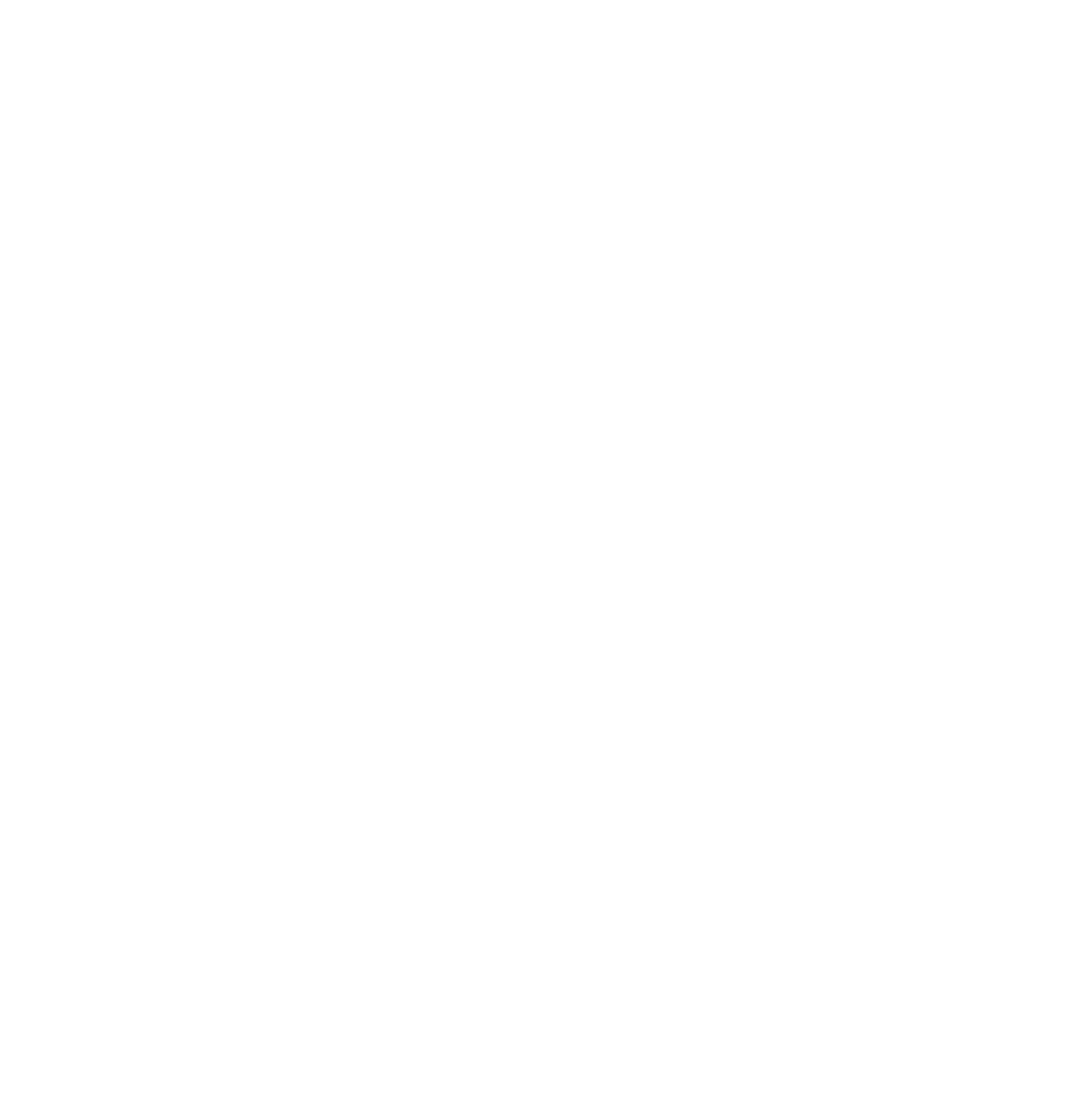# **Main practice areas**

Corporate **/ p. 6**  Taxes **/ p. 6** Litigation & Arbitration **/ p. 7** Accounting **/ p. 8** Employment **/ p. 8** Real Estate & Agribusiness **/ p. 9** Banking & Finance **/ p. 10** Immigration **/ p. 10** Intellectual Property **/ p. 11** Telecommunications **/ p. 12** Energy & Mining **/ p. 12** Competition **/ p. 13** Insurance **/ p. 13**  Data Privacy **/ p. 14** Administrative Law **/ p. 14** Life Sciences **/ p. 15**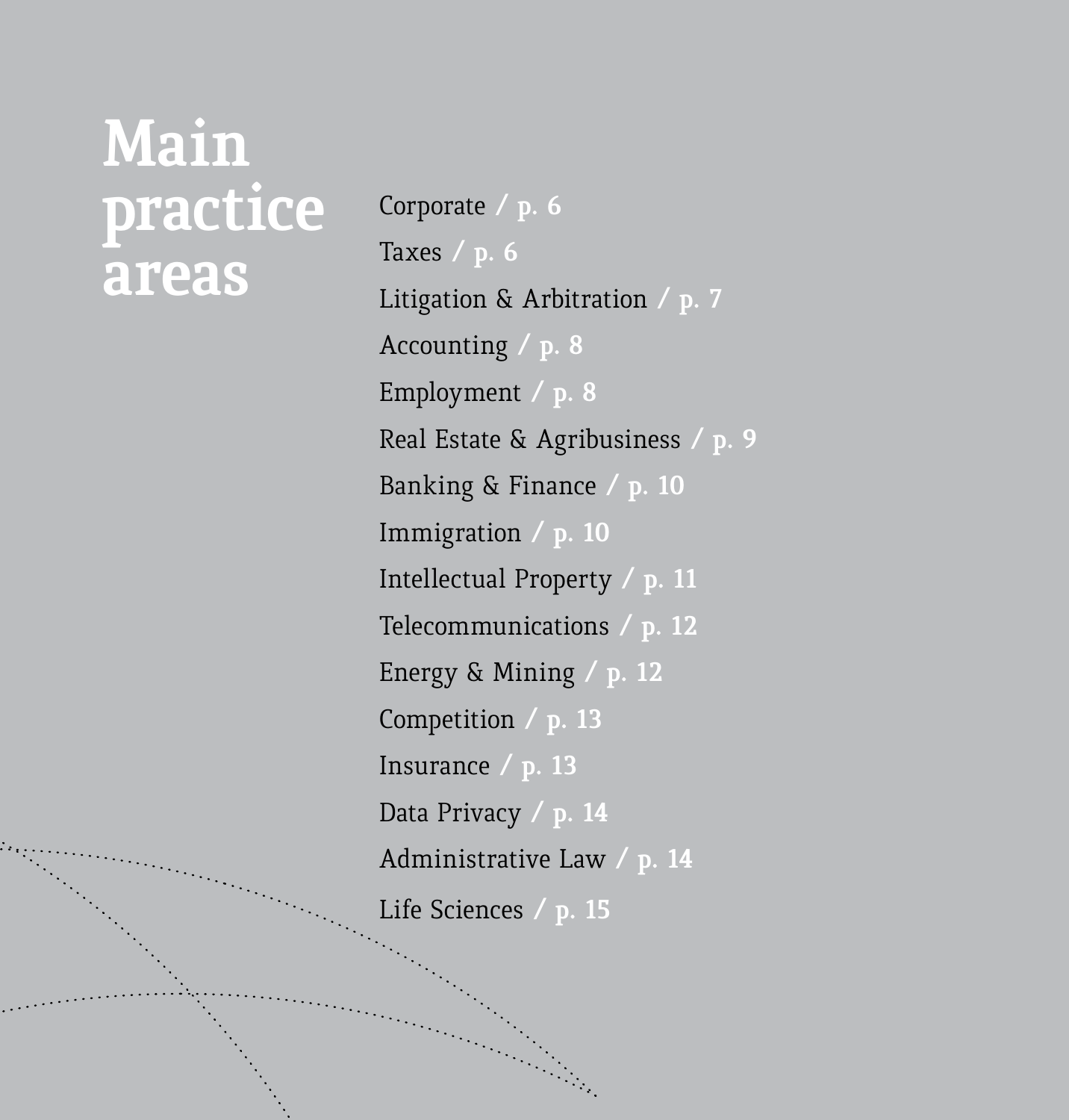#### **Corporate**

Bergstein renders professional services in all aspects related to corporate and business law. The firm advises on all legal matters involving the establishment, operation and winding-up of companies, trusts, associations and non-profit entities.

On a regular basis, the firms is called upon to handle mergers and acquisitions, spin-offs, incorporations, capital increases and capital reductions, share purchase agreements, joint ventures, shareholders agreements, and filing and maintenance of government permits and licenses. More broadly, the firm advises on all corporate governance matters, including voting rights at shareholders and board of directors levels, vetting rights, and conflicts of interest, to name a few.

On a regular basis, Bergstein provides advice on the appropriate legal vehicles to conduct business in Uruguay, on the need to adopt a local vehicle where appropriate, and on the corporate-law implications of the several platforms offered under Uruguayan corporate and tax laws (free trade zones, free ports, international trading structures and holding companies).

#### **Taxes**

Bergstein tax practice has been consistently recognized as one of the leading tax groups in Uruguay. Independent reviews have listed the firm's tax practice in the first band in Uruguay.

The tax practice of the firm includes: international tax planning; structure transactions, including mergers, acquisitions, divestitures, and spin-offs, to ensure maximum tax efficiency; tax due diligence; structure of pass-through entities for operational, investment and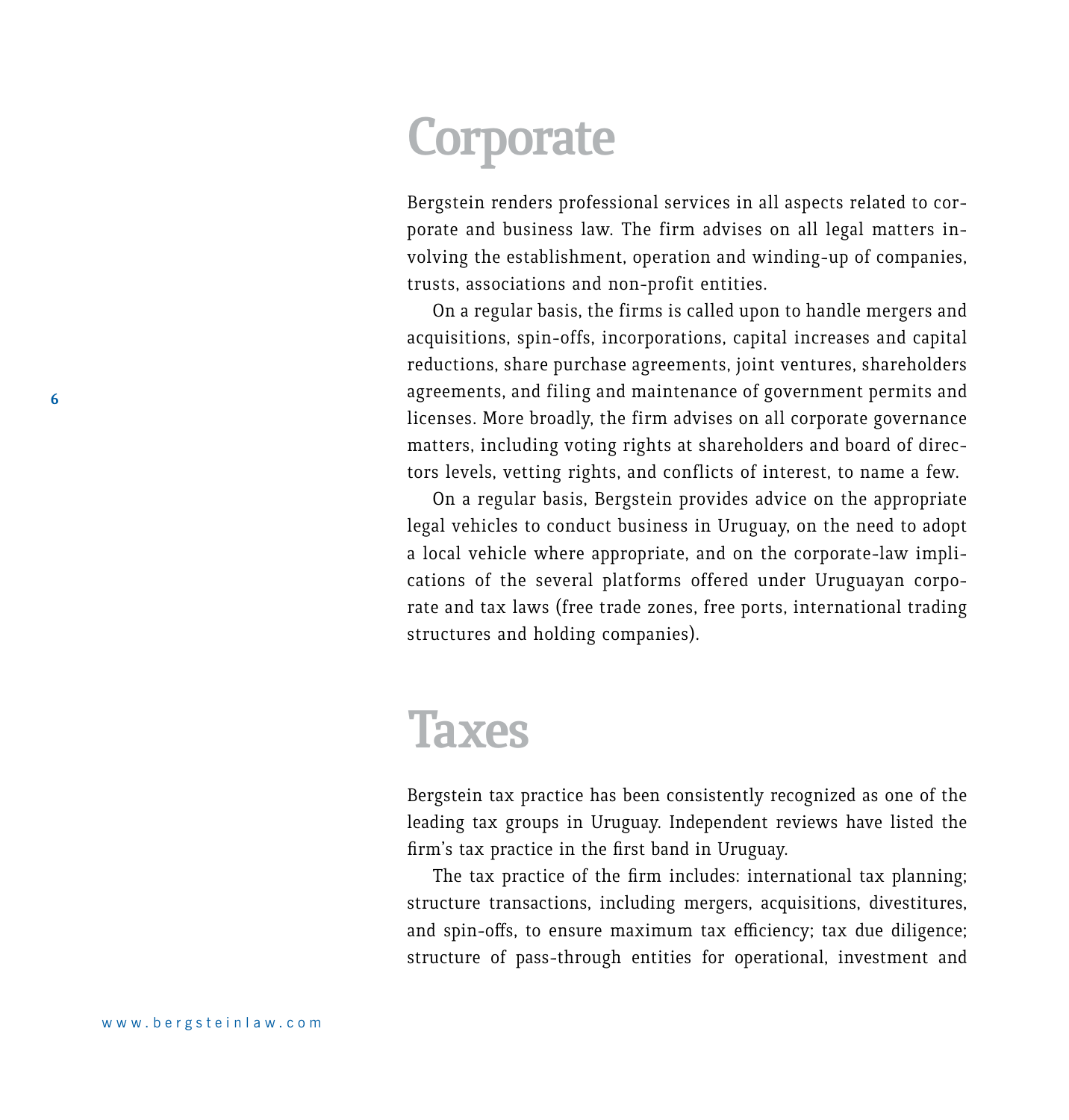other purposes; international tax services to create tax-efficient operations, structures and financing; advise on all aspects of transfer pricing; representation in tax disputes; tax advice on the tax implications of operations through Uruguay's free zones; advise on employment tax issues, including employee stock ownership plans; international trading operations.

In recent years, tax advice to individuals has represented a substantial part of the team's efforts, with special focus on foreign-sourced income tax implications, tax-holidays for those who gain the Uruguayan tax residence, and international exchange of tax information.

#### **Litigation & Arbitration**

Litigation has been Bergstein's initial core.

The firm has represented clients in numerous matters which became leading cases in their fields, involving issues such as unfair competition, antitrust, parallel imports, trademark protection, moral damages, damages in case of fatal accidents and large construction projects, international bankruptcy proceedings and abusive termination of distribution agreements.

The firm's litigation attorneys handle all type of civil actions, including enforcement of foreign judgments and arbitral awards, product liability, insurance claims, and bankruptcy proceedings.

Bergstein's litigation group also provides comprehensive assistance in international and local arbitration. The firm's practice has been unanimously recognized by international publications as a "leading name".

#### **BERGSTEIN** LEGAL | TAX & ACCOUNTING | REAL ESTATE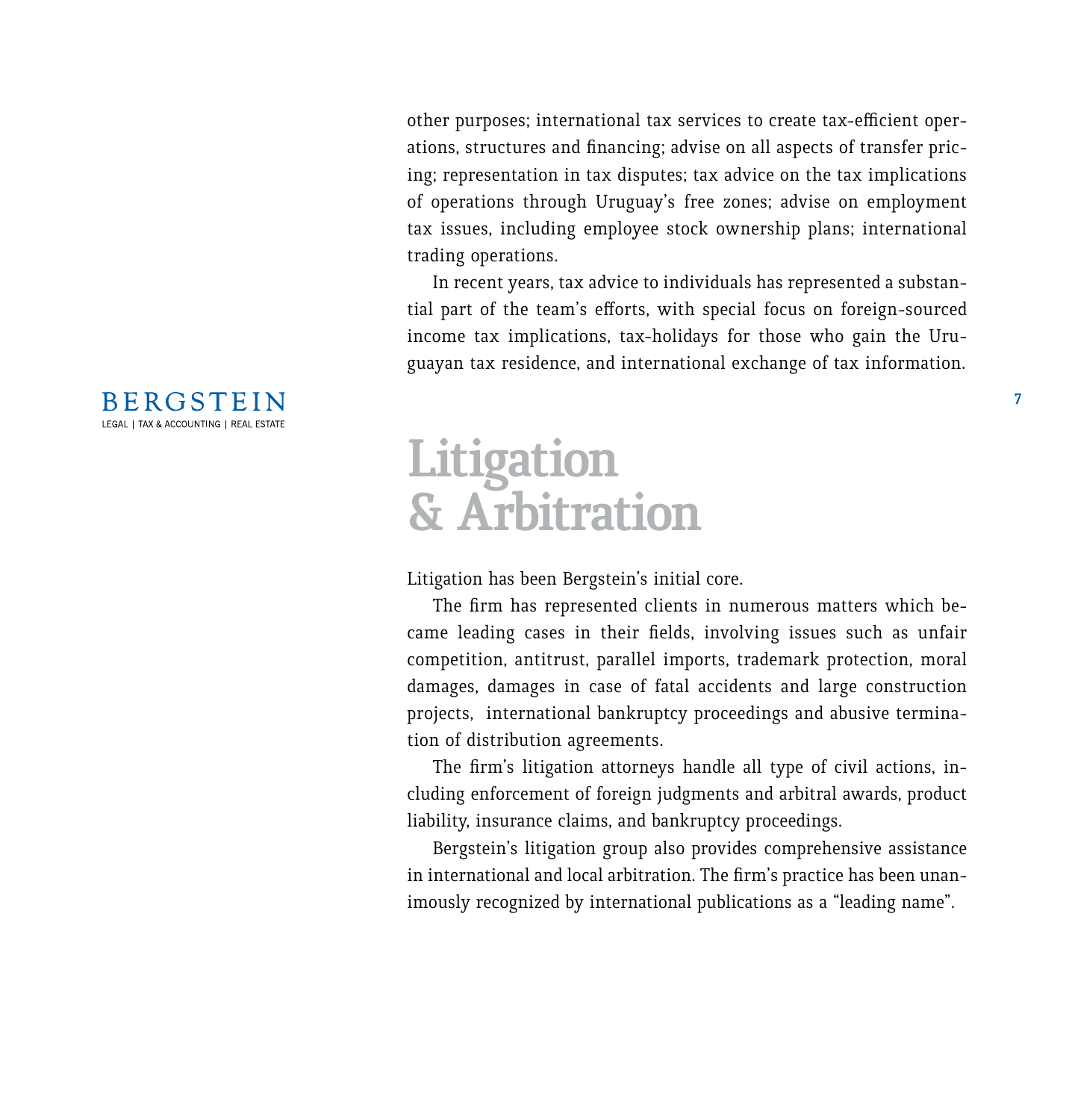#### **Accounting**

To offer its clients a comprehensive service and a one-stop solution, Bergstein has an accounting and payroll department, which provides accounting services, payroll services, tax filings and auditing services.

Bergstein is also engaged in the preparation and evaluation of investment projects, auditing of financial statements, tax and accounting due diligence, and outsourcing services.

Since the enactment of personal income tax over foreign sourced income, the firm offers full tax compliance services in this regard.

### **Employment**

Bergstein assists companies with employment-related litigation and guides them on the correct application of labor and employment legislation as well as on individual and collective labor rights.

Legal advice includes day-to-day counseling as regards all aspects of employment relationships, including salaries tripartite council (*consejos de salarios*), vacation payments, thirteenth salary, and severance payment calculation. The firm has a recognized expertise in the representation of clients involved in complex claims based upon the Outsourcing Acts.

For clients seeking to bring workers into Uruguay, Bergstein advises clients on all statutory requirements for compliance with employment and immigration laws.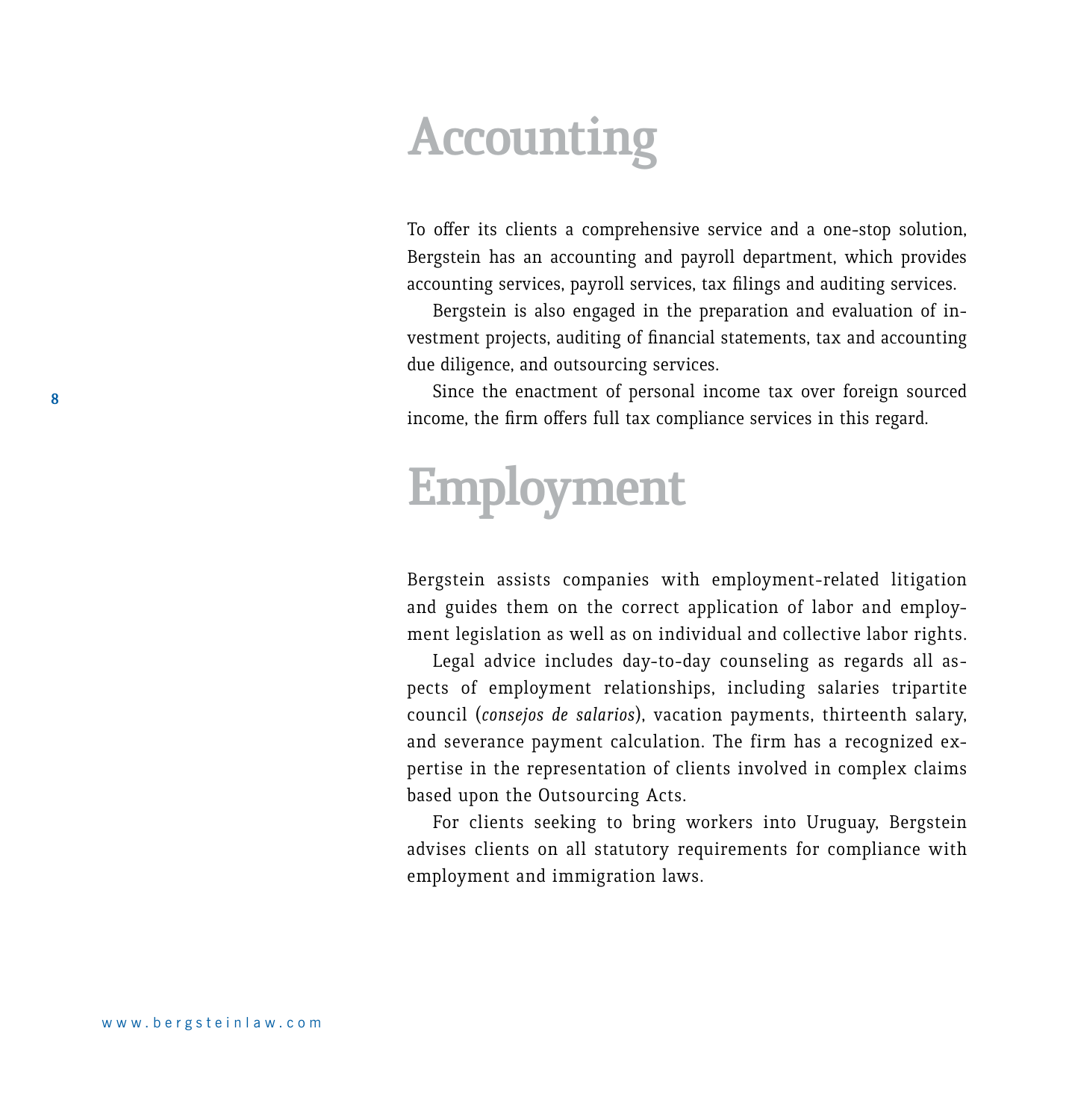### **Real Estate & Agribusiness**

Real estate is one of the major practice areas of the firm. Initially developed with the growth of Punta del Este and thereafter Colonia, in more recent times the practice group has expanded its breadth to include rural real estate transactions and infrastructure projects with substantial real estate components.

The practice encompasses acquisitions and dispositions; construction contracts; administration of construction agreements under the Outsourcing Acts; filing of real estate projects under the benefits of the Investment Promotion regime; condominiums; development, planning and land use; hotels and resort; joint-venture, partnerships and REITs; real estate finance, restructuring and workouts; retail; filings of permits and approvals with City Hall bodies; risk management in the construction industry (including work accidents management in the construction industry).

The team is comprised by a group of lawyers, *notaire publiques* (*escribanos públicos*) and accountants, culturally attuned to the firm's clients needs and business environment.

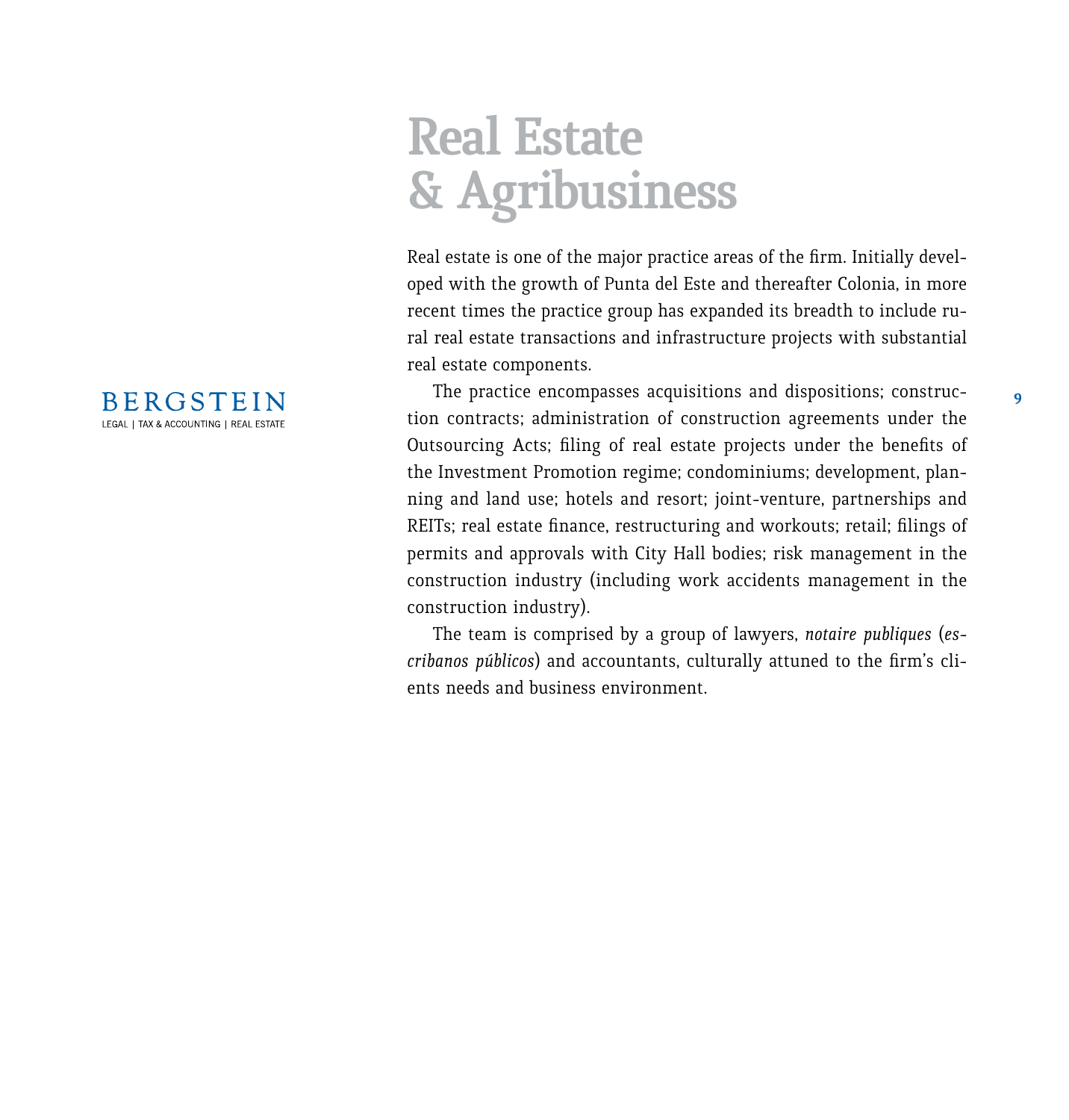### **Banking & Finance**

Bergstein maintains a long-standing banking department. The practice includes the review of all types of banking agreements, advice in the planning and implementation of regional transactions, consulting about Central Bank regulations, bank mergers, negotiation and preparation of documents for foreign loans, and counseling on Uruguayan securities market transactions. The firms has a long-standing expertise on all matters regarding private placement regulatory framework.

Attorneys at the firm have been pioneers in the structuring of some of the first securitization projects in Uruguay. Bergstein has expertise in the reconversion/transformation of industries through stock and nonstock financing.

Our firm also provides legal advice to foreign financial institutions regarding loans to local entities, securitization of assets and organizes financial trusts.

# **Immigration**

Immigration law has become an exciting and dynamic field due to the opening of world markets, expanding trade, globalization and a new tax environment.

We have extended our immigration practice throughout the six continents taking advantage of an extended network of correspondents. We offer personalized attention accommodating and assisting our clients during the whole immigration proceeding providing practical help with their moving and relocation, encompassing pre-arrival advice, first interview at the Immigration Office, opening bank account, initial person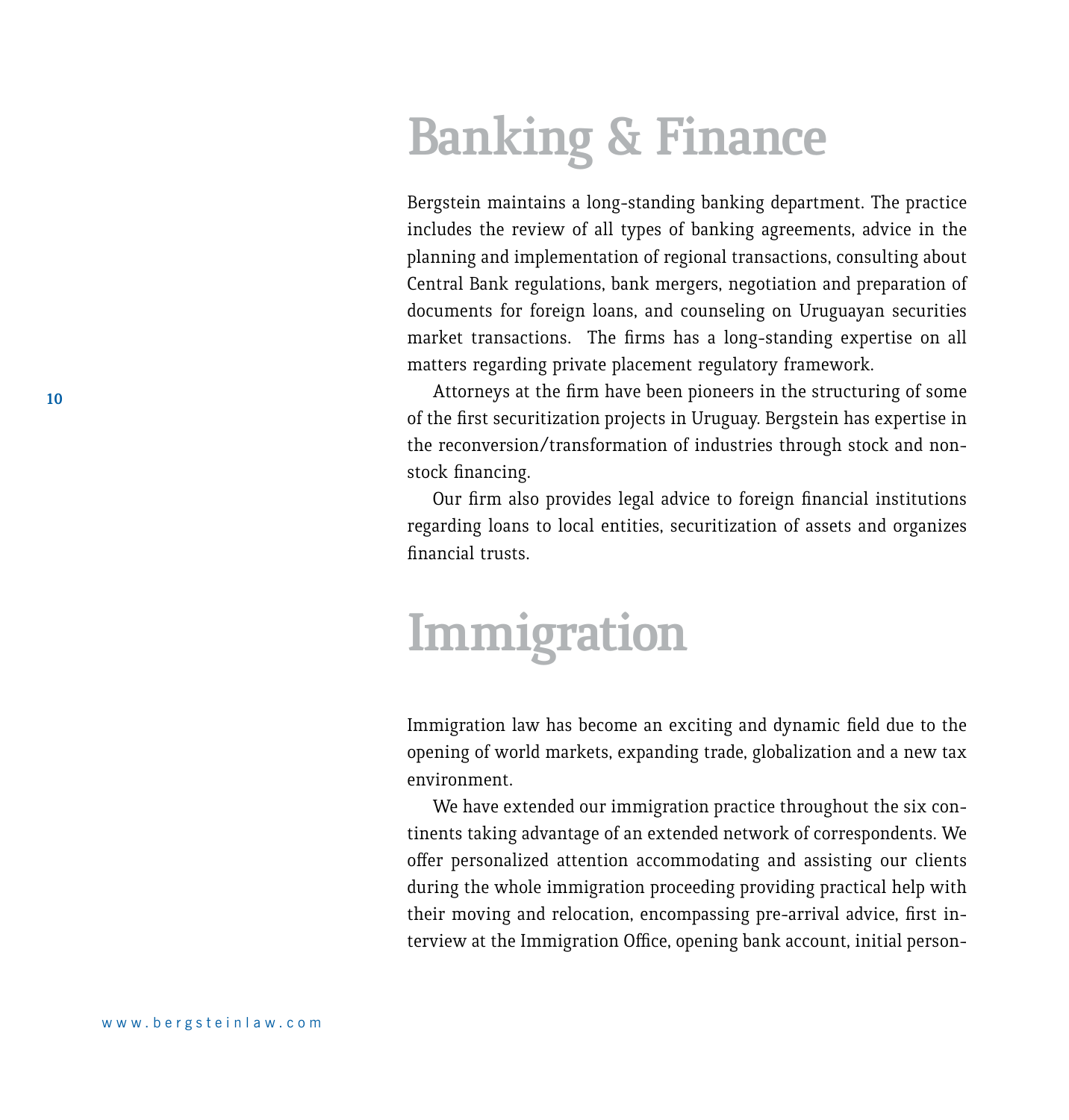al income tax and employment law advice, among others.

We offer to a wide group of clients (including international immigration law firms) advisory services to help navigate the complex areas of work authorization and immigrant and non-immigrant visa services.

# **Intellectual Property**

Bergstein has maintained an intellectual property department almost since its inception. Up to recent times, such a practice was rather specialized in scope, essentially focused on highly visible complex litigation (and leading cases), especially regarding grey market matters, parallel imports, competition law implications of intellectual property protection, counterfeited products at customs level, and corporate name protection. In more recent years, the practice has been extended to cover more general intellectual property portfolio management.

Founding Partner Nahum Bergstein has been instrumental in key legislation in the field, especially in the draft and approval of both the Patent Act and the Copyrights Act, as currently in effect. The practice includes performing pre-acquisition intellectual property due diligence, filing applications for securing patent, trademark and trade secret or copyrights.

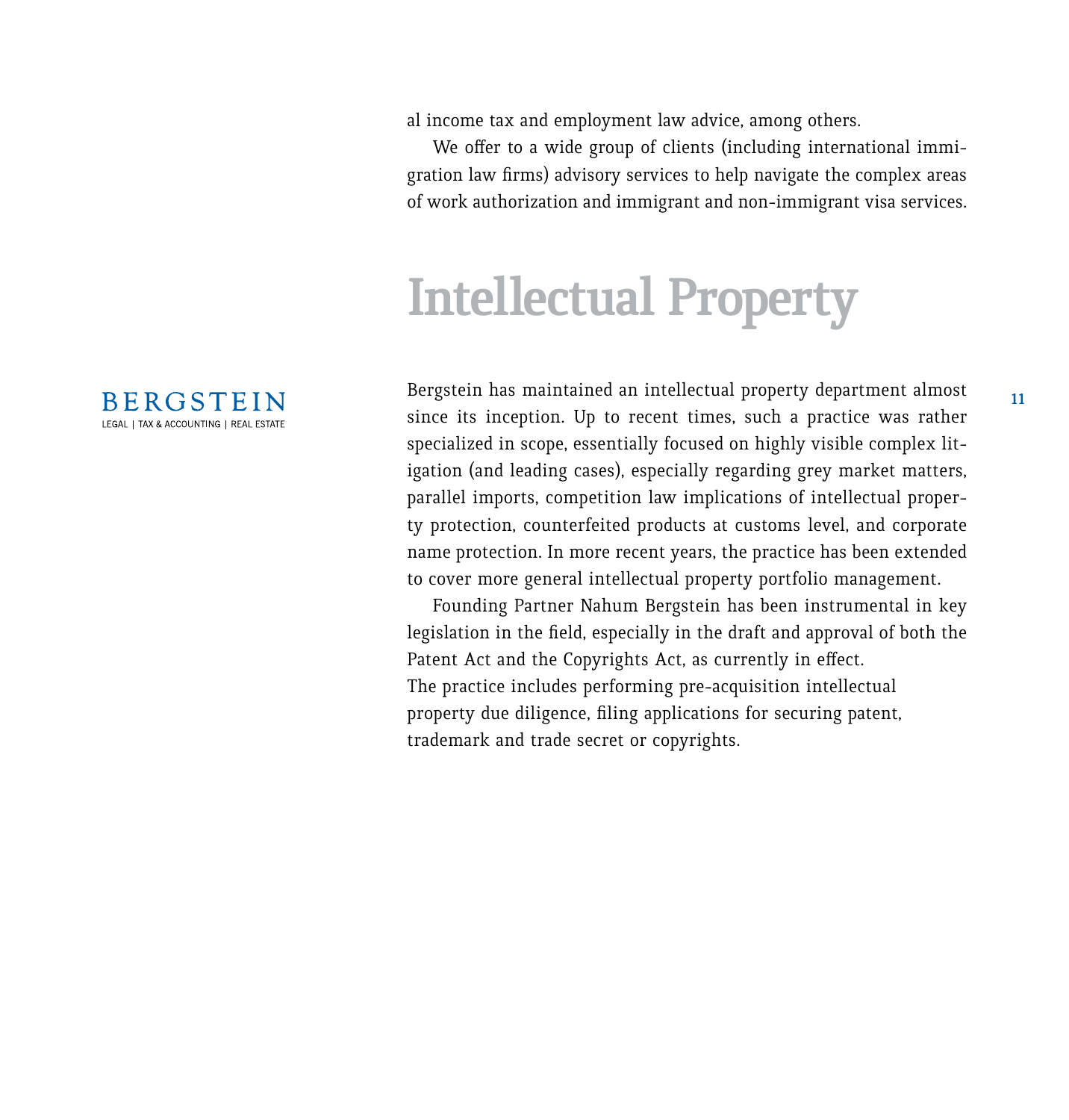#### **Telecommunications**

Bergstein's telecommunications practice covers all of the areas of telecommunications laws in Uruguay, including: legal assistance in competitive proceedings for the award of communications frequencies, regulatory advice, consumer protection actions, unfair competition and antitrust representation, misleading publicity, and legal advice as regards the scope of the State's exclusivity.

Our lawyers have extensive experience in the area of information technology, internet and media, and monitor closely the trends of the industry, offering our clients alternative and innovative solutions and market insight.

The practice covers both advisory and litigation services. The firm is also experienced in the transfer of telecommunications permits, the filing of special licenses, and in the regulatory implications of the interconnection rules applicable to the networks comprised by credit cards points-of-sale units.

# **Energy & Mining**

Bergstein's mining group has deep experience in the financing of mining and energy matters. The firm renders comprehensive advice to clients regarding all stages of mining and energy projects, including exploration, acquisition, permits obtaining, sector-specific and environmental approvals, financing, execution and closure of projects. The services include advice, assistance and defense of clients before regulatory entities and issues related to the renegotiation of contracts or concessions.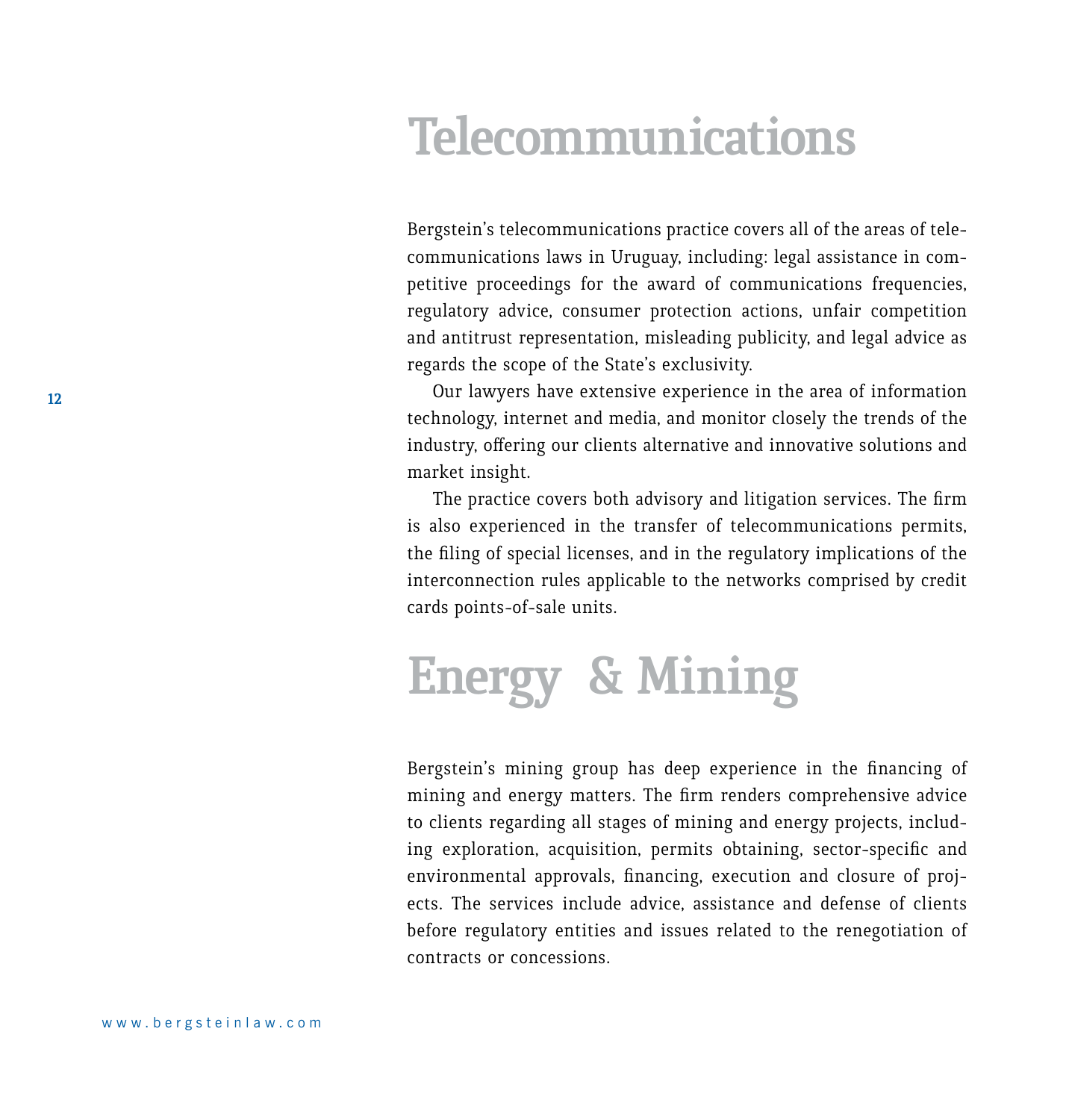The firm has been instrumental in the first project finance cases in Uruguay, where the mining concession title served as a security for the financing obtained.

# **Competition**

Bergstein's competition practice was established in the early 90s', well ahead of the enactment of the first competition legislation in Uruguay.

Practice in this area includes: analysis of the notice and/or authorization requirements regarding mergers and acquisitions, including both domestic and international transactions (with implications in Uruguay); study of the impact of various antitrust practices involving pricing policies; consultancy on the spectrum of permitted and non-permitted practices and activities under competition laws. Bergstein is frequently called upon to represent companies involved in all sorts of administrative proceedings conducted by the regulatory body, the Competition Promotion/Defense Commission.

#### **Insurance**

Bergstein has a select group of lawyers specializing in the field of insurance and reinsurance.

The team leverages this profound knowledge and experience to provide advice and representation to both the insurer and the insured alike. Bergstein routinely advices its clients as to the scope of admitted activities for foreign insurance activities with no legal presence in Uruguay; litigation and consulting services; legal opinions; structuring of insurance policy conditions, etc.

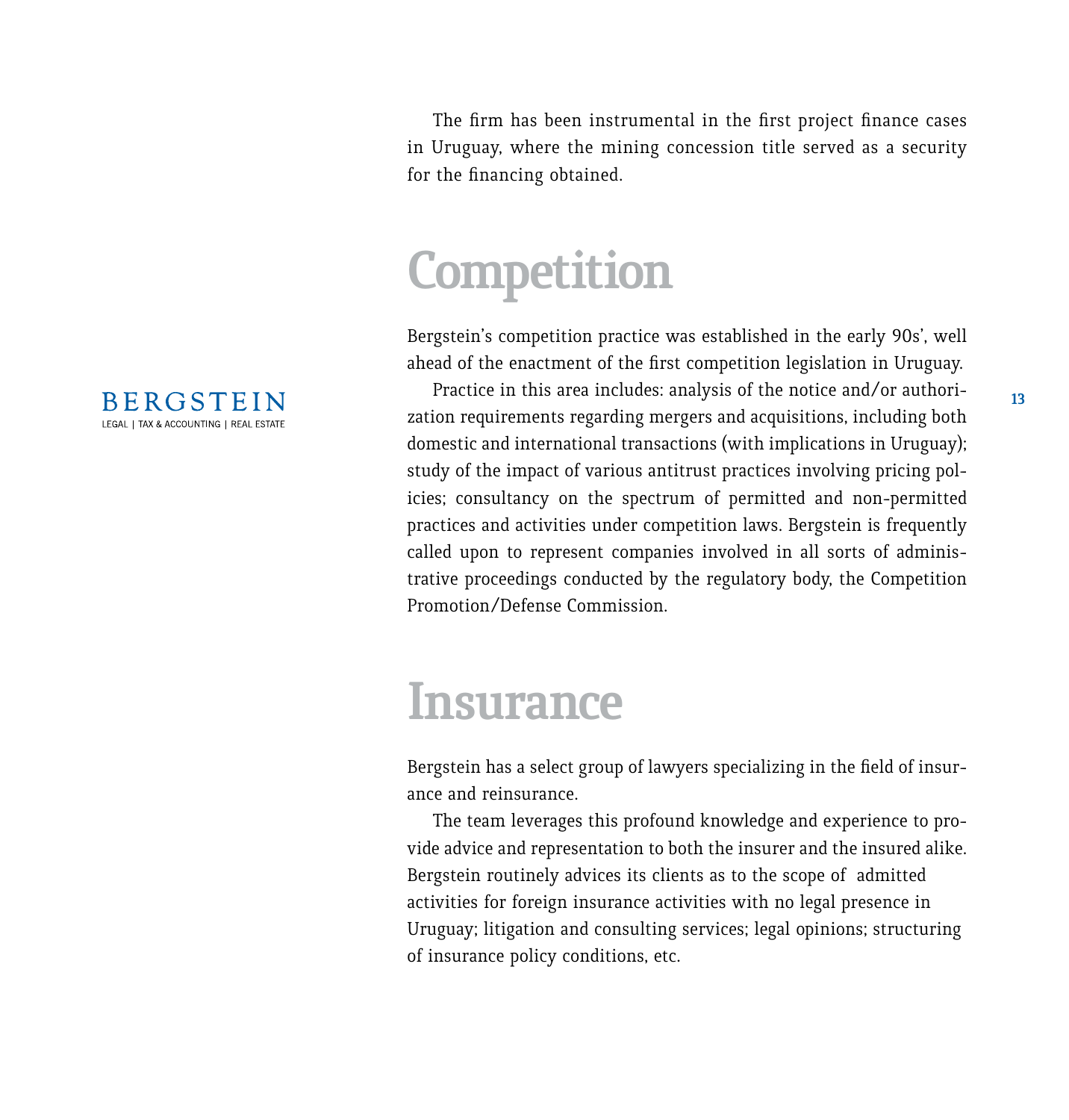### **Data Privacy**

Bergstein advises clients to think of personal information first and foremost as a business asset, and not as a burden. Bergstein's goal is to increase the value of this asset. In the firm's experience, this approach toward privacy governance -including full compliance and best practices- strengthens credibility with customers and employees alike.

The firm is widely experienced in the assessment of personal consents requirements for data processing activities, the regulatory requirements for cross-border data transfer, data base registration requirements, and drafting of codes of conduct on data privacy corporate policies.

#### **Administrative Law**

Bergstein represents several clients in public tenders, public-private participation projects and legal actions against the Government. Services include proceedings before regulatory agencies, such as the Uruguayan Central Bank, Financial Services Supervisory Authority (*Superintendencia de Servicios Financieros*), National Internal Audit Office (*Auditoría Interna de la Nación*), and the Regulatory Unit of Communications Services (*Unidad Reguladora de Servicios de Comunicaciones*), among others.

The representation includes the assistance in government procurement procedures, filing of administrative appeals, applications for regulatory permits, and legal defenses in connection with the imposition of administrative sanctions.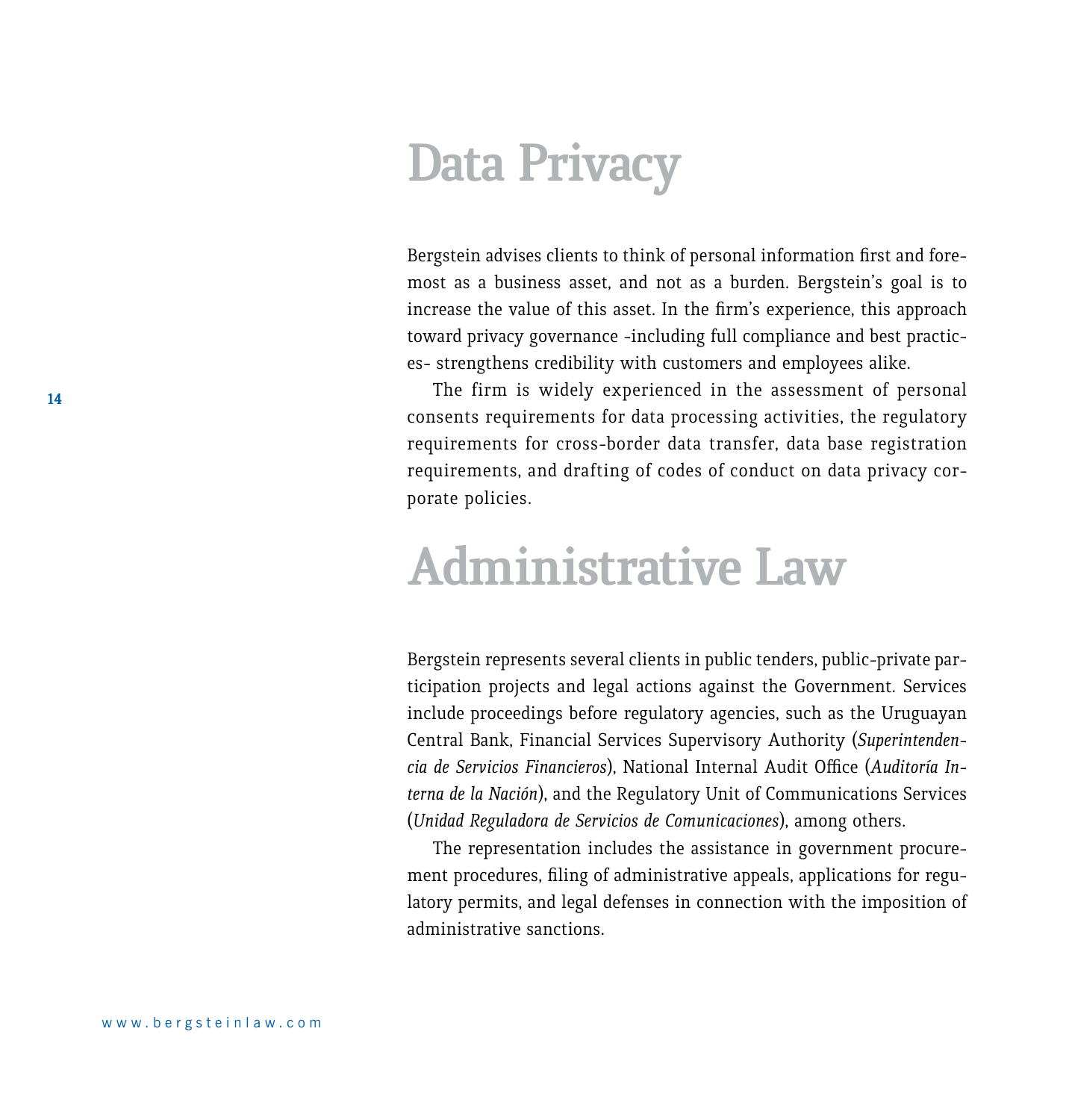### **Life Sciences**

The firm advises clients from the phase of re-search and development until the release of products, with a view to obtain the best possible use in compliance with local and international regulations.

Clients in the sector are both public and private companies in the biotechnology and pharmaceutical industries, dedicated to therapeutics and medicines supply, development of medical technology, design and development of medical devices.